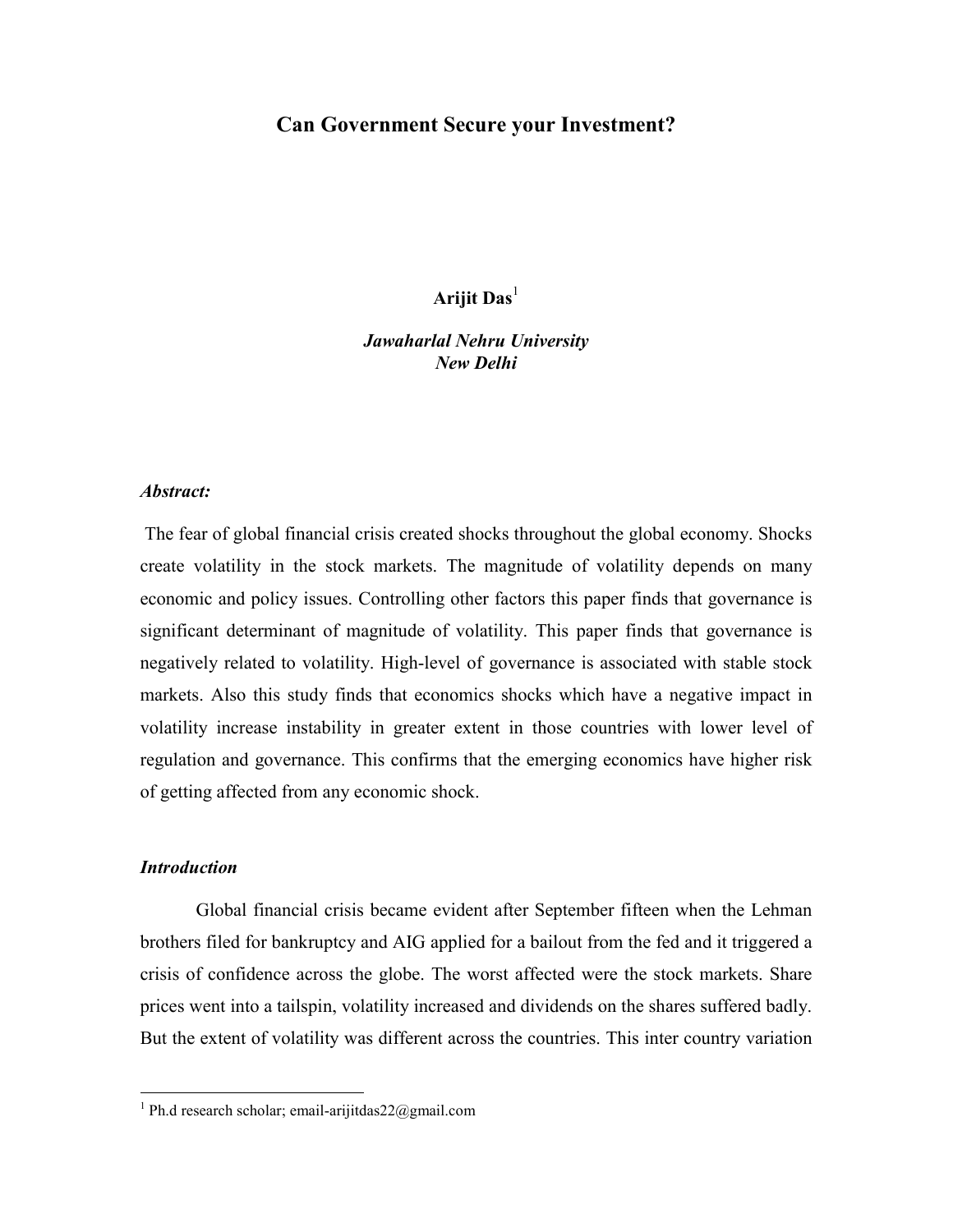in volatility is due to many economic and non-economic reasons. Apart from other factors difference in governance responsible for inter country differences in volatility.

The term governance is defined by many ways. It is not recently we are talking about governance. In Chanakya's 'Arthasastra' we can see a vivid description of the responsibility of a king (government) to protect the wealth of the subject.

Governance is a complex relation between the sovereign and the subjects. In word of Locke governance being a contract between the sovereign and subject, and therefore, the contract should be well defined and must be maintained by both the parties. According to Webster's dictionary, 'governance' means 'the act of process of governing, especially authoritative direction and control'. Governance is a broader notion than government, state and, regime and is the interaction between formal institutions and those in civil society. Another definition puts it as, 'a process whereby elements in society wield power, authority and influence and enact policies and decisions concerning public life and social uplift'.

The World Bank on the other hand defines the governance as 'the manner in which power is exercised in the management of social and economic resources in a country'. This apparently describes that governance includes public sector management, accountability, the legal framework, transparency and information.

The Economic and Social Council for Asia and the Pacific provides another concept of governance. According to them governance is the process of decision making and the process by which decisions are implemented (or not implemented).

This paper is dived into five sections. In the first section I described the propositions of this study. The second section links this study with the existing theoretical and empirical works. In the next section I described the methodology of this paper and the fourth section describes the results of this paper. The fifth and final section is the conclusion of this paper.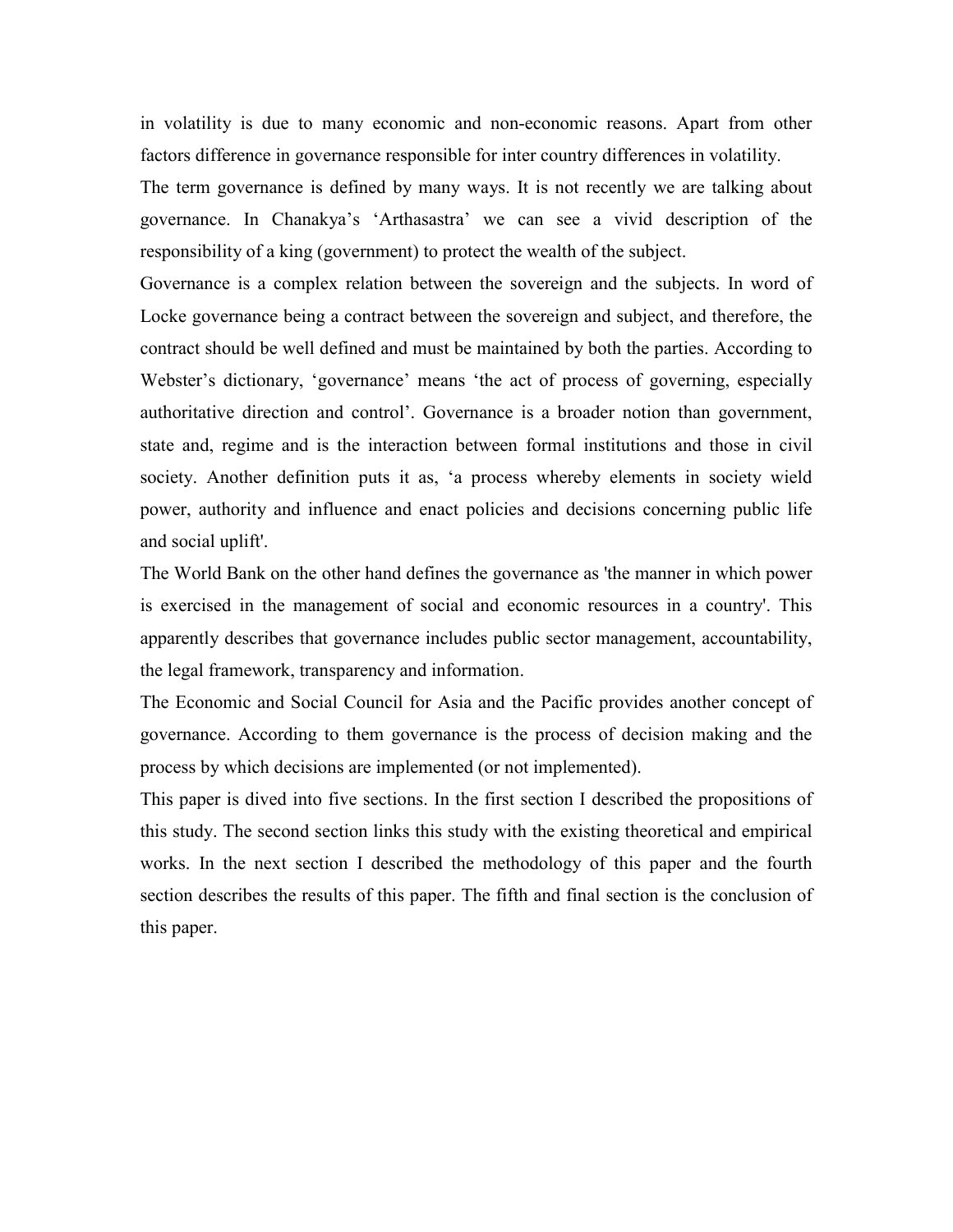This is the first section of this paper. This section describes the proposition of this study. In this paper I have formulated three propositions.

 First, governance plays a robust and significant role in determining stability of the stock markets. There are five main measures of governance. But two components is relevant in determining the volatility of stock markets. These two components are government effectiveness and regulation quality.

Second, this financial crisis would marginally affect the stock markets of the emerging economics.

Third, short-term measures of government and central monetary authority would bring uniform outcome in all the countries.

# II

 Classical economists including Adam Smith and John Stuart Mill recognized the importance of political institutions and effective government for development. Gradually over the 1980s, many development economists gained an awareness of obstacles of growth that results from unpredictable policy making, insecure property rights, political malfeasance and administrative corruption and incapacity.

In a study of long term growth in 40 non-industrialized nations from 1850 to 1950, prominent development economists Llyod Reynolds conjectured that "the single most important explanatory variable" was 'political organization and administration of government."

More concrete relation between governance and growth is found in the work of Douglas North. He views property and contract rights as key to channeling resources toward productive investment and away from wasteful rent-rent seeking: "The inability of societies to develop effective, low-cost enforcement of contracts is most important source of both historical stagnation and contemporary underdevelopment in the Third World". His argument is certainly gives importance of Governance for Development.

Earlier, Hernando de Soto (1989) documented the extraordinary costs in time and money to start a small business. He found that the absence of formal property rights protection restricts investment.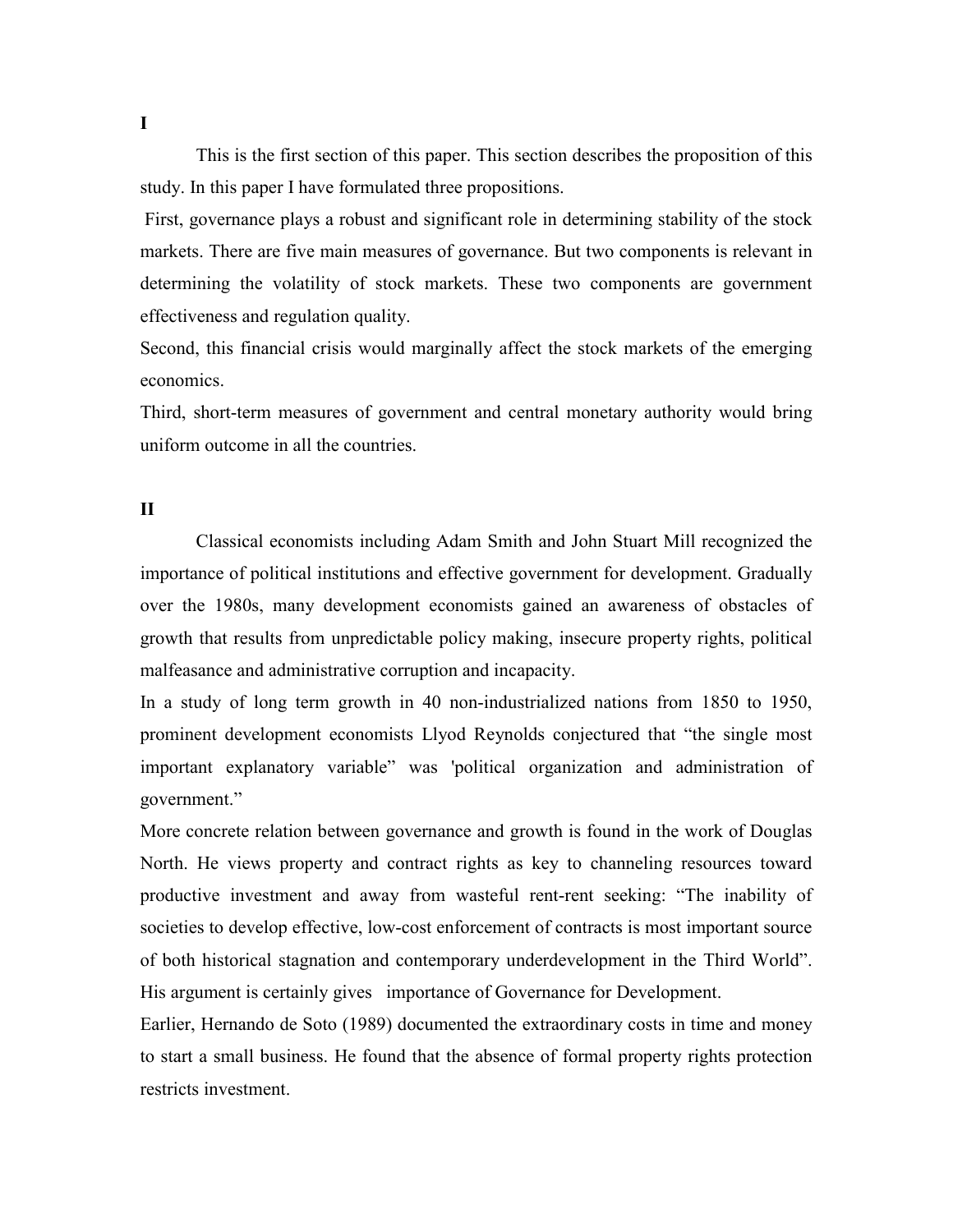Evidence from large cross country samples, based on more recent data and including numerous less-developed nations, was provided by Barro(1991), Mauro(1995) and Knack and Keefer(1995). Barro's (1991) classic empirical study on determinants of growth tested political instability, which he interpreted as "adverse influences on property rights". He found that frequencies of revolutions, coups, and political assassinations were significantly and negatively related to growth rate and to private investment's share of GDP over the 1960 to 1985 period, controlling for initial income, government consumption, and other factors.

Knack and Keefer (1995) replaced the political violence frequencies with subjective assessments of the quality of governance, in form of political risk rating, provided by commercial firms to overseas investors. These measures of corruption, bureaucratic quality, rule of law, expropriation risk etc. was found to be strongly associated with lower investment and growth rates. Knack and Keefer(1995) find that that a one standard deviation increase in the quality of governance(namely, a 12- point increase in their 50 point ICRG index) increases the annual rate of growth in per capita income by 1.2 percentage points on average, in a Barro-type growth regression.

Rodrik (1999) found robust and statistically significant association between extent of democracy and the level of manufacturing wages in a country. He found that this relation exists both across the countries and overtime with the country. Some of his result implies that Mexican wages would raise by almost 90 percent as a consequence of Mexico attaining same the democracy level of United States.

#### III

 This has paper measured the volatility of stock market as a measure of stability of financial system in each of the country. Here I used Volatility as a measure of fickleness. The less volatility of share market indicates stable investment pattern and volatile stock market indicates fickle minded investment decision. I used the closing indexes of each share market to formulate volatility of each stock market. Here the volatility measured during the period of fifteen September to October seventeen.

Next I tried to find how government can affect the stability of stock market. Here, I used two major measurement of governance namely—effectiveness of governance and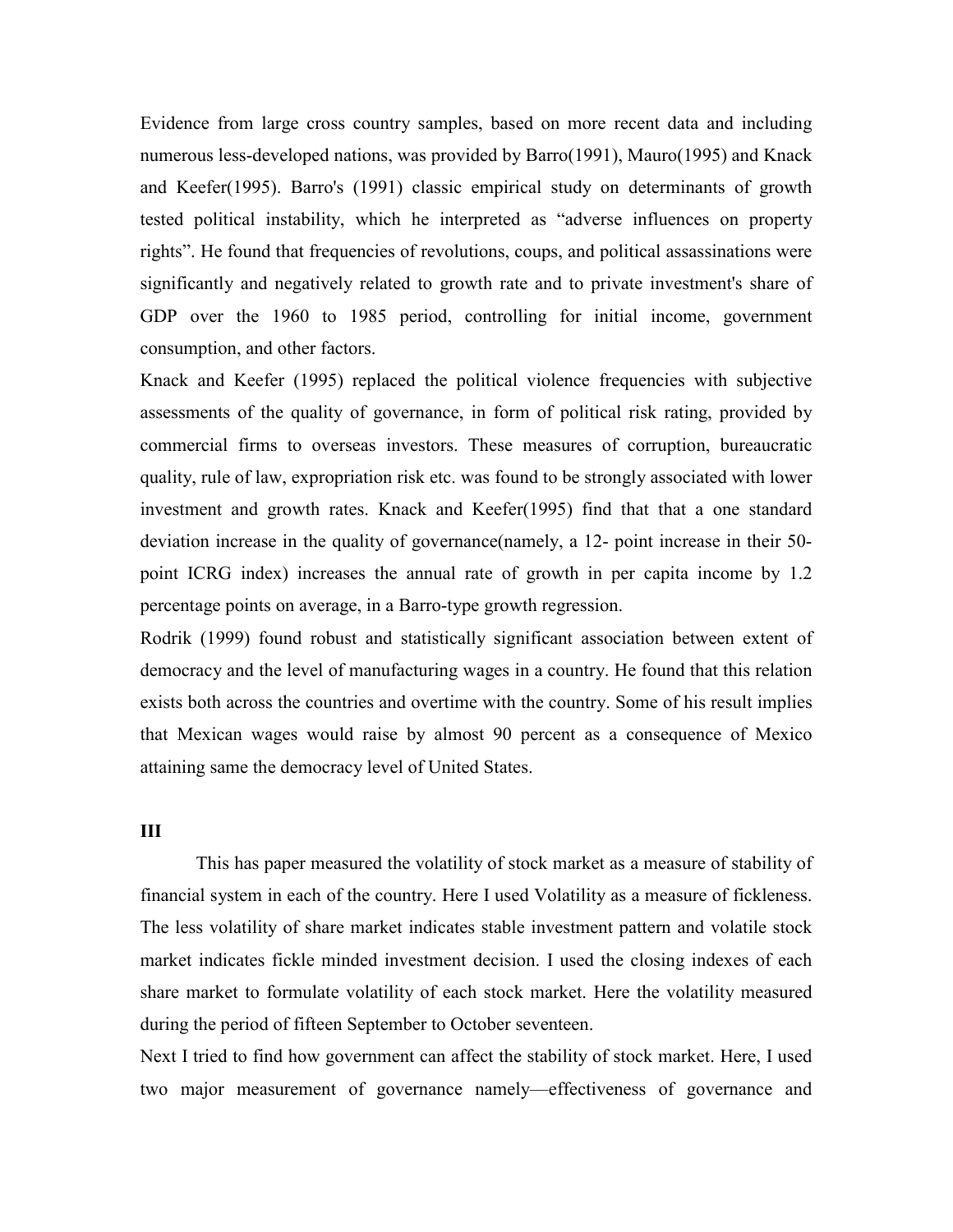regulation quality. These two measurement closely associated with financial system and hence presumably have implication in stability of financial system (here I considered only the stock market). Then I used OLS technique to regress these two variables on volatility. Here, I have regressed them separately to find out how they are affecting volatility separately. I did not consider other variables which have significant impact on volatility. Controlling those variables I try to find the significance of governance (two important components of governance).

The table1 here gives us the list of countries considered in this study with their respective stock market. Only one stock market is selected from each according to its highest importance.

| <b>Stock Market</b><br>Country |                       |  |
|--------------------------------|-----------------------|--|
|                                | Americana             |  |
| Argentina                      | MerVal                |  |
| <b>Brazil</b>                  | Bovespa               |  |
| Canada                         | S&P TSX Composite     |  |
| Chile                          |                       |  |
| Mexico                         | <b>IPC</b>            |  |
| <b>United States</b>           | <b>DOW</b>            |  |
|                                | <b>Europe</b>         |  |
| Finland                        |                       |  |
| France                         | <b>CAC 40</b>         |  |
| Germany                        | <b>DAX</b>            |  |
| Italy                          | <b>MIBTel</b>         |  |
| Russia                         |                       |  |
| Sweden                         | Stockholm General     |  |
| Turkey                         |                       |  |
| United Kingdom                 | <b>FTSE 100</b>       |  |
|                                | Asia                  |  |
| China                          | Shanghai Composite    |  |
| Hong Kong                      | Hang Seng             |  |
| India                          | <b>BSE 30</b>         |  |
| Indonesia                      | Jakarta Composite     |  |
| Israel                         |                       |  |
| Japan                          | Nikkei 225            |  |
| Malaysia                       | <b>KLSE Composite</b> |  |
| South Korea                    | Seoul Composite       |  |
| Taiwan                         | Taiwan Weighted       |  |
| Thailand                       | <b>SET</b>            |  |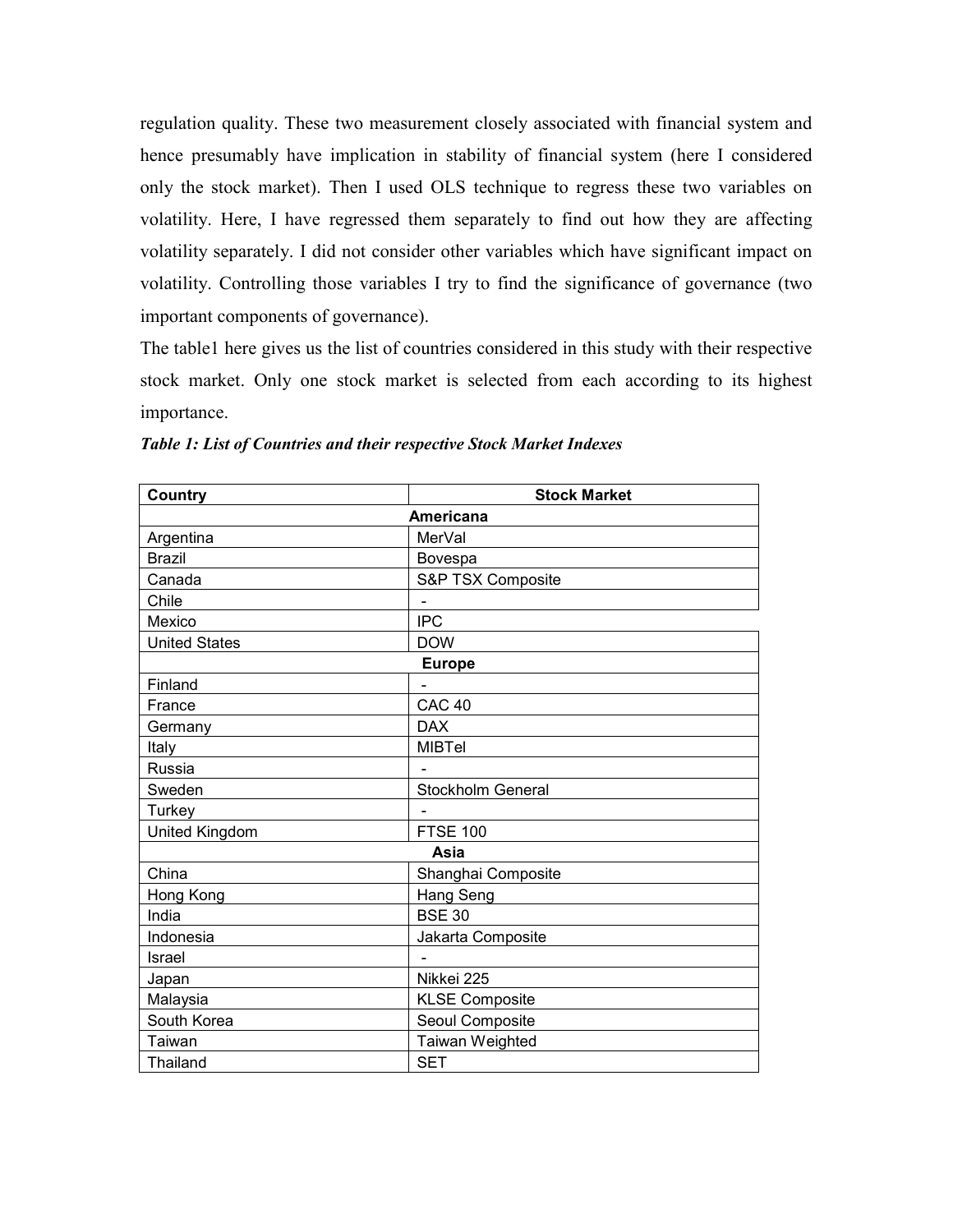The data on market indices are collected from the web address Bloomberg.com and finance.yahoo.com. Other data like governance and regulation are collected from World Bank. Here in this paper two major components of governance have been used which could have an influence on the financial system a country. The two major components are Government Effectiveness (GE hereafter) and Regulatory Quality (RQ hereafter). Certainly these issues are going to create sense of trust on the peoples mind. This trust is reflected in the movements of the indices of the stock exchange. These two sets of data are provided by Institute for Management Development, an educational and research organization headquartered in Lausanne, Switzerland. The respondents are business people working in respective countries. Hence, the data is relevant in this kind of analysis where I am trying to capture the effectiveness of the government (governance) on stability of stock market. Government Effectiveness address the issues like government economic policies do not adapt quickly to changes in the economy, the public service is not independent from political interference, government decisions are not effectively implemented, bureaucracy hinders business activity, the distribution infrastructure of goods and services is generally inefficient, and policy direction is not consistent. Where as the Regulation Quality deals with the exchange rate policy of a country that could hinders the competitiveness of firms, protectionism in the country that negatively affects the conduct of business, competition legislation in a country which does not prevent unfair competition, price controls affect pricing of products in most industries, access to capital markets (foreign and domestic) is easily available or not, ease of doing business is not a competitive advantage for your country, financial institutions' transparency is not widely developed in your country, customs' authorities do not facilitate the efficient transit of goods, is legal framework is detrimental to the country's competitiveness, foreign investors are free to acquire control in domestic companies, public sector contracts are sufficiently open to foreign bidders, real personal taxes are non distortionary, real corporate taxes are non distortionary, whether banking regulation does not hinder competitiveness, Labor regulations hinder business activities, is subsidies impair economic development and how ease to start a business.

The data on freedom index is obtained from freedom house. This organization annually publishes report on economic freedom of most of the countries. I obtained the data for the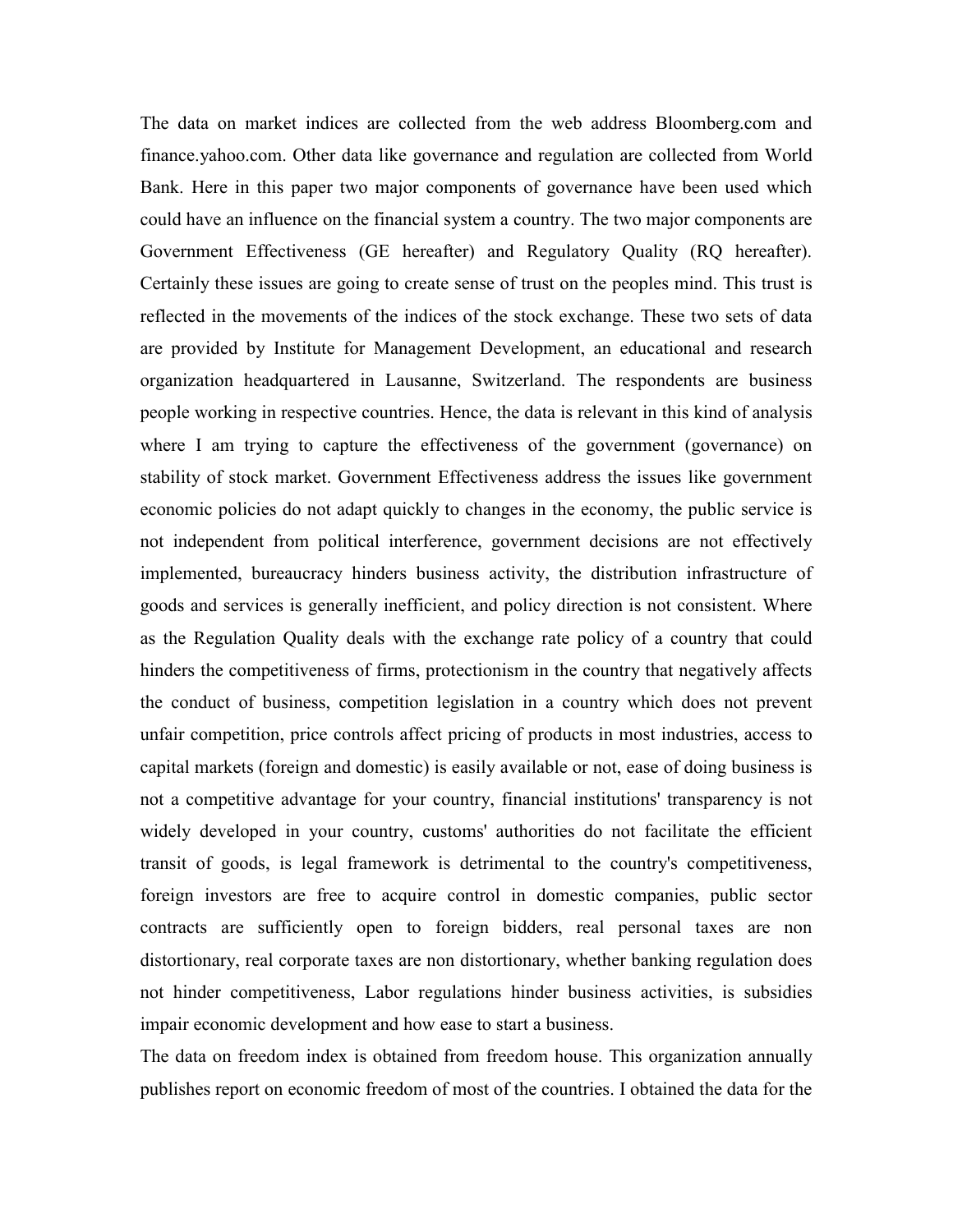year 2008 from their report "2008 index of Economic Freedom" available at freedomhouse.org.

#### IV

 This section describes the results of this paper. I begin my analysis by comparing economic freedom with decline in the index of stock markets in different countries. The data on economic freedom is obtained from freedom house, a non-profit organization. Economic freedom means larger access to market. The free access gives the liberty to decide where one would invest, lesser trade barrier and larger participation of the foreign investors. Particularly, free movement of investments. Here the meltdown is defined as percentage change in the market index during the period of September 12 to October 31. But it was quite interesting result got when I studied the meltdown and the degree of freedom. I divided the countries into two groups- highly economically free (Degree of economic freedom is more than 75%) and less economically free (Degree of economic freedom is less than 61%). It is quite surprising that the relatively free countries have lesser meltdown in the share prices while in the closed countries the meltdown was huge. The usual phenomena should be the other way round. Any negative signal that is actually prevailing at this time would drive away more money in those countries with free economic structure. Because the entry and the exit in those markets would be easier than country where market is tied with regulation. The average decline in the index for the free economics is only 23.87 whereas the average is 46.43 for economically non-free countries. But here in this table 2 we are observing a completely opposite picture. This implies some other strong factors giving us this result. One of the plausible reasons may be 'effectiveness of the governance' and 'regulation quality' which is making people more trusting in their financial system. In the next section we will observe how this governance is affecting the share market.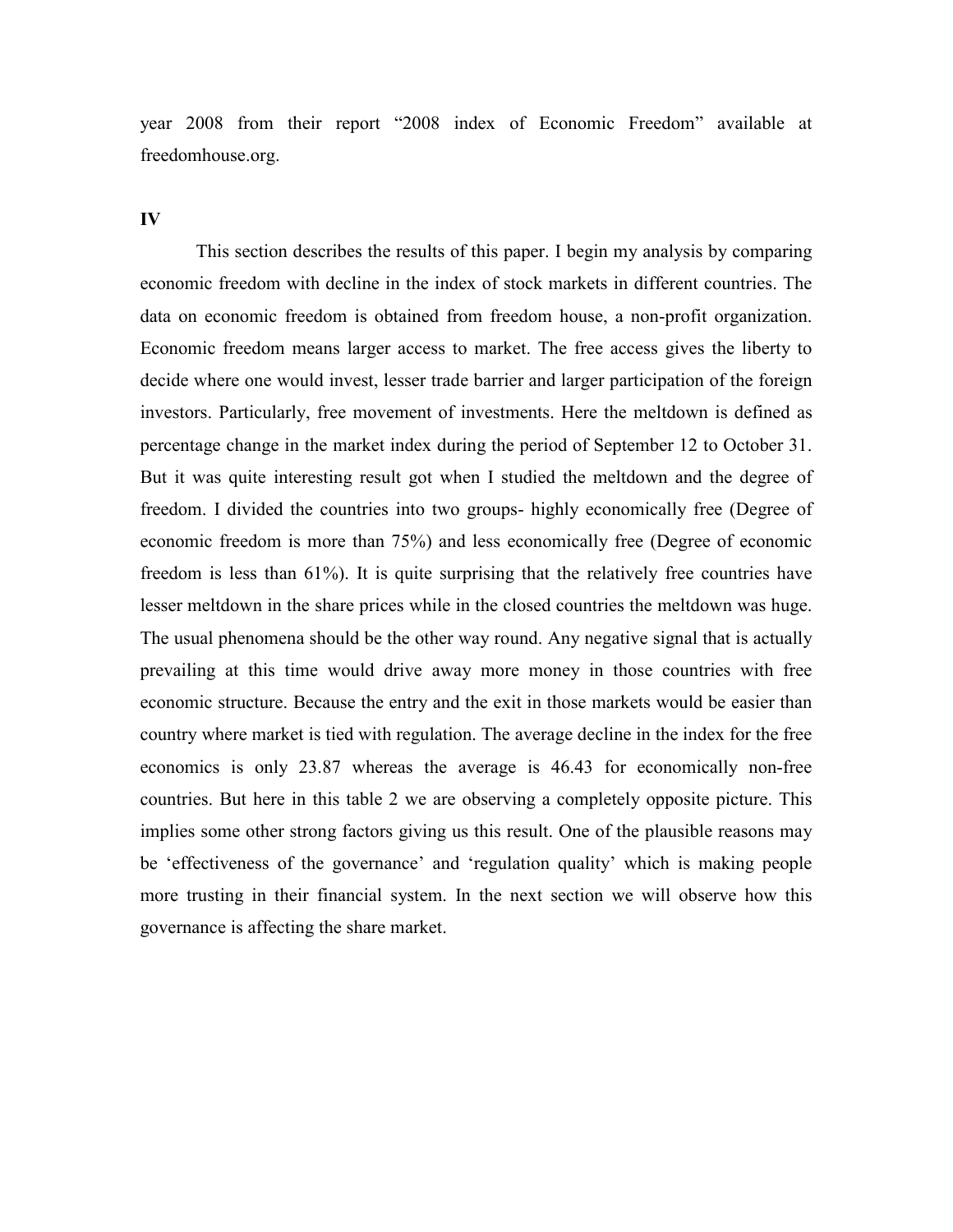| Highly Economically free Countries(More than 75% free) |                                                        |                         |  |  |  |  |  |  |
|--------------------------------------------------------|--------------------------------------------------------|-------------------------|--|--|--|--|--|--|
|                                                        | <b>Extent off Meltdown</b>                             | <b>Economic Freedom</b> |  |  |  |  |  |  |
| Hong Kong                                              | 27.82                                                  | 90.3                    |  |  |  |  |  |  |
| Singapore                                              | 30.18                                                  | 87.4                    |  |  |  |  |  |  |
| Australia                                              | 18.3                                                   | 82.0                    |  |  |  |  |  |  |
| <b>United States</b>                                   | 19.19                                                  | 80.6                    |  |  |  |  |  |  |
| New Zealand                                            | 16.08                                                  | 80.2                    |  |  |  |  |  |  |
| Canada                                                 | 23.55                                                  | 80.2                    |  |  |  |  |  |  |
| Chile                                                  | 58.31                                                  | 79.7                    |  |  |  |  |  |  |
| Switzerland                                            | 14.72                                                  | 79.5                    |  |  |  |  |  |  |
| United Kingdom                                         | 19.19                                                  | 79.5                    |  |  |  |  |  |  |
| <b>Netherlands</b>                                     | 32.95                                                  | 76.8                    |  |  |  |  |  |  |
|                                                        | Less Economically free Country (less than 61% freedom) |                         |  |  |  |  |  |  |
| Turkey                                                 | 92.49                                                  | 60.8                    |  |  |  |  |  |  |
| Egypt                                                  | 36.18                                                  | 59.2                    |  |  |  |  |  |  |
| <b>Brazil</b>                                          | 28.89                                                  | 55.9                    |  |  |  |  |  |  |
| Argentina                                              | 38.65                                                  | 55.1                    |  |  |  |  |  |  |
| India                                                  | 85.69                                                  | $\overline{54.2}$       |  |  |  |  |  |  |
| Indonesia                                              | 30.34                                                  | 53.9                    |  |  |  |  |  |  |
| China                                                  | 16.87                                                  | 52.8                    |  |  |  |  |  |  |
| Russia                                                 | 42.36                                                  | 49.9                    |  |  |  |  |  |  |

Table 2: Economic freedom and decline in the stock market index

Note: Data on economic freedom is obtained from freedom house.

The above discussion gives us details description how economic freedom varies across two sets of countries. In next part we will describe and analyze the results of the regression of government effectiveness and regulation quality on volatility. In this study, I try to study the effect of these two components separately. Hence, these two indicators regressed separately on volatility. Before observing the regression result let us review the scatter plot of these two components.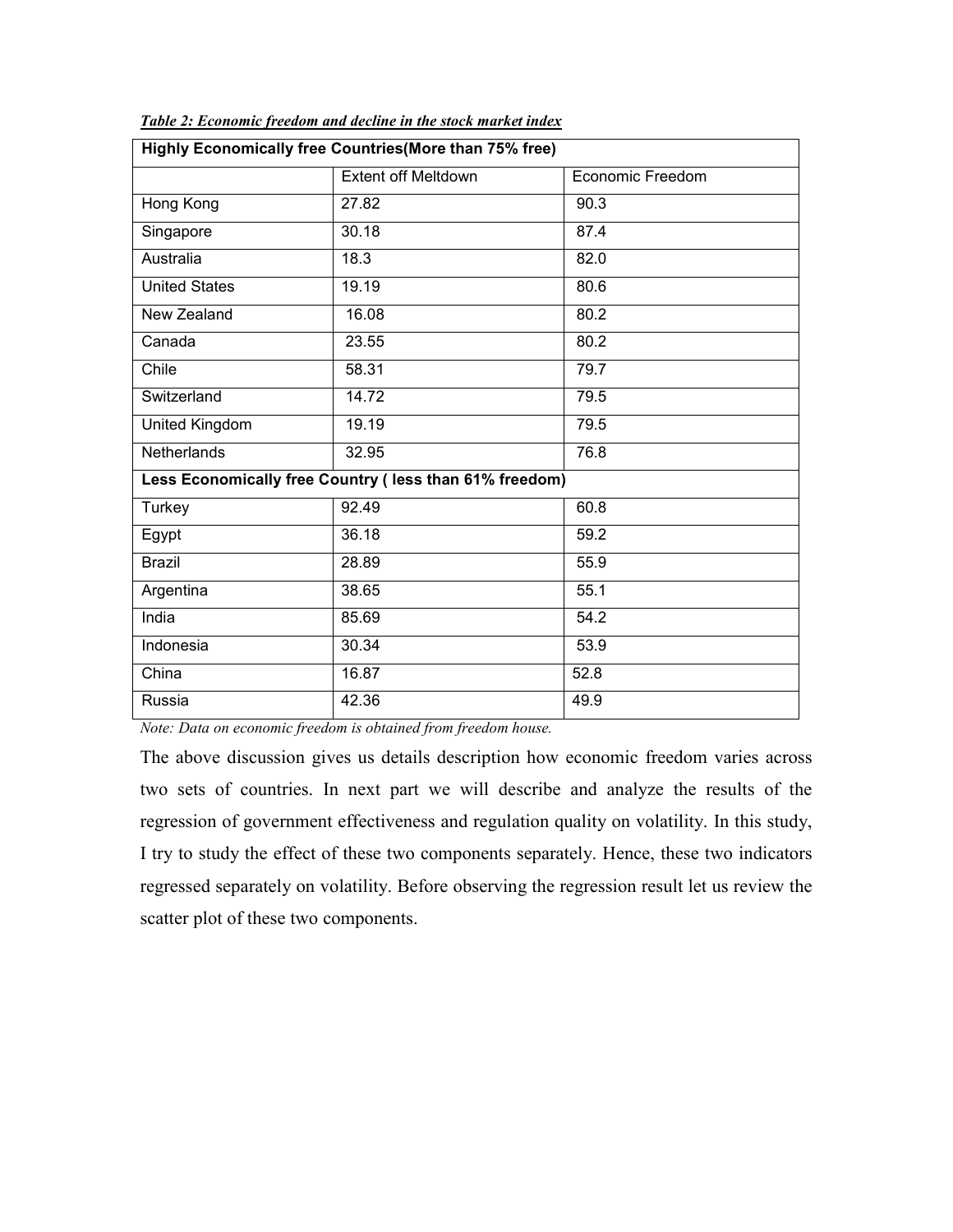Figure1: Volatility and Effectiveness of Government: all Countries



In the figure 1, I plotted effectiveness of volatility in the X-axis and in the Y-axis effectiveness of governance is measured. At a first glance it may seemed that there is negative relation between the two variables. But if it is closely observed then, we can see there are two sets of countries which are showing some significant directional relation. On the below part of the scatted diagram India, Taiwan, Thailand, Indonesia, Korea (South), Malaysia, Mexico, Italy, Argentina are showing pattern of relation, where volatility is decreasing with increasing governance effectiveness. Interesting thing is that most of the countries in this group are from Asia and they are emerging economies. This scatter diagram showing that the emerging economics are behaving in same manner. The perceptions of governance of these countries are behaving quite similar. While the perception of developed and high income economics are acting in a same direction but a higher level.

If Volatility is plotted against Regulation Quality same kind of result is found. The figure 2, which is a scatter diagram of volatility and RQ, indicates a negative relation between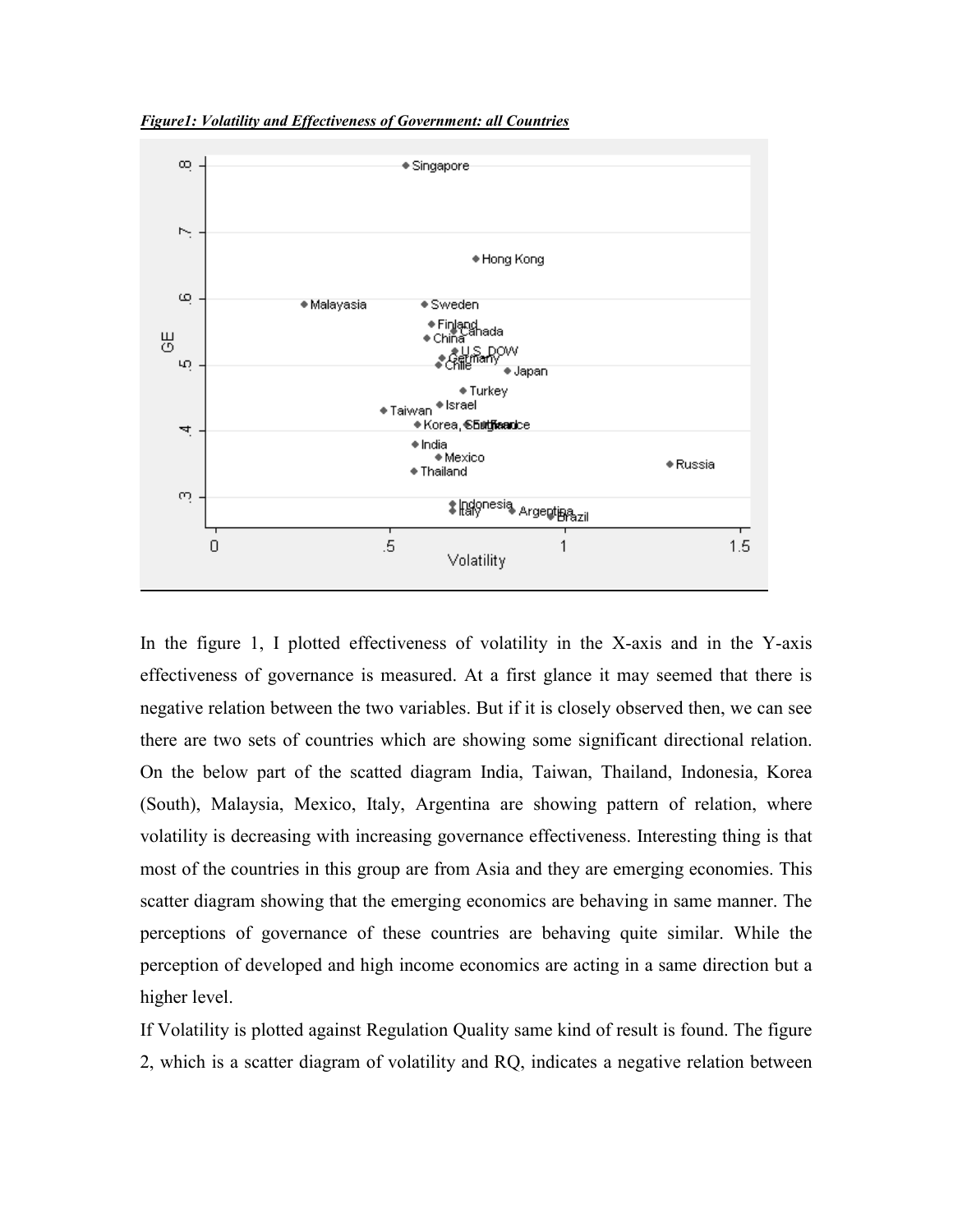two. In this diagram we can see few outliers like Singapore, Hong Kong and Russia. Expect that all the countries are clustered in a negatively sloping straight line.



Figure 2: Volatility and Regulation Quality: all Countries

If we regress Government Effectiveness (GE here after) on volatility for all the countries, then the coefficient of GE is significant at 95% confidence level. This implies effectiveness of governance is significant factor in determining the volatility of stock markets. The coefficient of GE is -.56 and it signifies negative relation with volatility. Hence, a 1% increase in the effectives of governance leads to .56% reduction in the volatility of stock market. From the above result it is plausible that the countries with effective governance (government effectiveness) can be able to divert this global shock easily than those who don't have effective governance.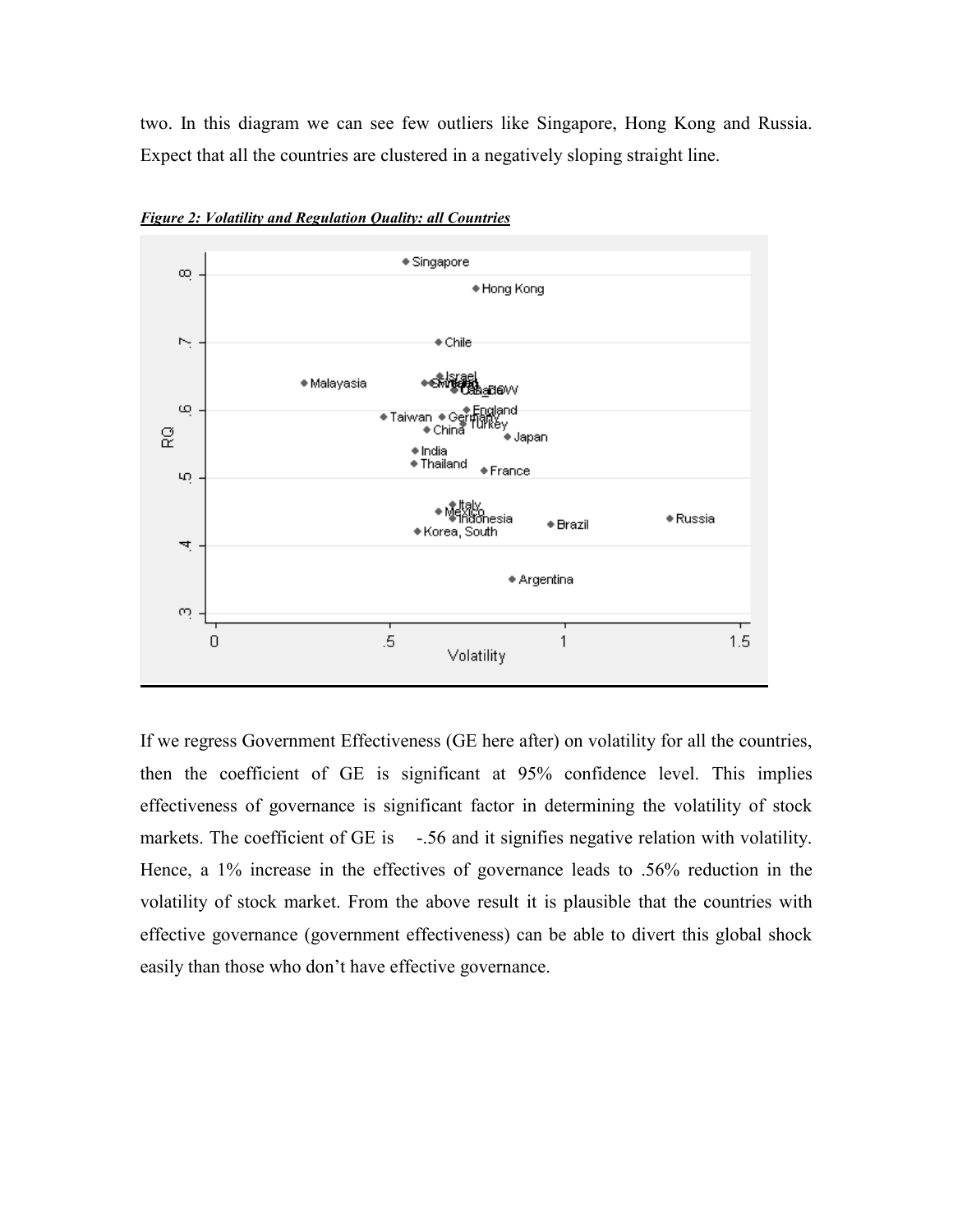|  | <b>Table3: Volatility and Government Effectiveness-all Countries</b> |
|--|----------------------------------------------------------------------|
|  |                                                                      |

| Volatilitv                      | Coefficient | Std. Err |         | P>Itl | [95% Conf. Interval] |          |
|---------------------------------|-------------|----------|---------|-------|----------------------|----------|
| <b>Government Effectiveness</b> | -0.5679448  | 0.273592 | $-2.08$ | 0.049 | Ⅰ-1.13391            | -0.00198 |
| Constant                        | 0.9399079   | 0.129723 | 7.25    | 0     | 0.671556             | 1.20826  |

Again when we regress volatility on Regulation Quality (RQ hereafter), that is also showing a significant effect on determining the stability of all the markets. The coefficient is -.66. It is more than the coefficient of GE. It indicates that it is perhaps more effectively explain the stability of the markets taken together. It indicates the importance of regulation in the stability of investment process. From this it can be inferred that the stability of financial system is highly dependent on the regulation quality. Measure to bring the confidence among the investors would not work in longrun if it is not supported by a stable and effective regulation system. The emerging markets perhaps possess greater threat as the regulation and government effectiveness is worse in measurement and quality for these countries with respect to developed countries. As a result, this crisis may be started in the developed countries but it would have serious effect on those emerging markets through the weak regulation and effectiveness of governance.

| Volatilitv                | Coefficient  | Std. Err |       | P >  t | [95% Conf. Interval] |            |
|---------------------------|--------------|----------|-------|--------|----------------------|------------|
| <b>Regulation Quality</b> | $-0.6630012$ | 0.310091 | -2 14 | 0.043  | -1.30447             | $-0.02153$ |
| Constant                  | 1.056525     | 0.179255 | 5.89  | 0      | 0.685708             | 1.427343   |

The analysis could be farther enlarged by dividing the countries according to their continents. We can start out analysis by Americana i.e. the Northern and Southern America. This group includes United States of America, Canada, Mexico, Brazil, Argentina and Chile. Although there are other countries are there, I chose to select them according to their availability of data and participation in world business. The table 5 below gives us the result.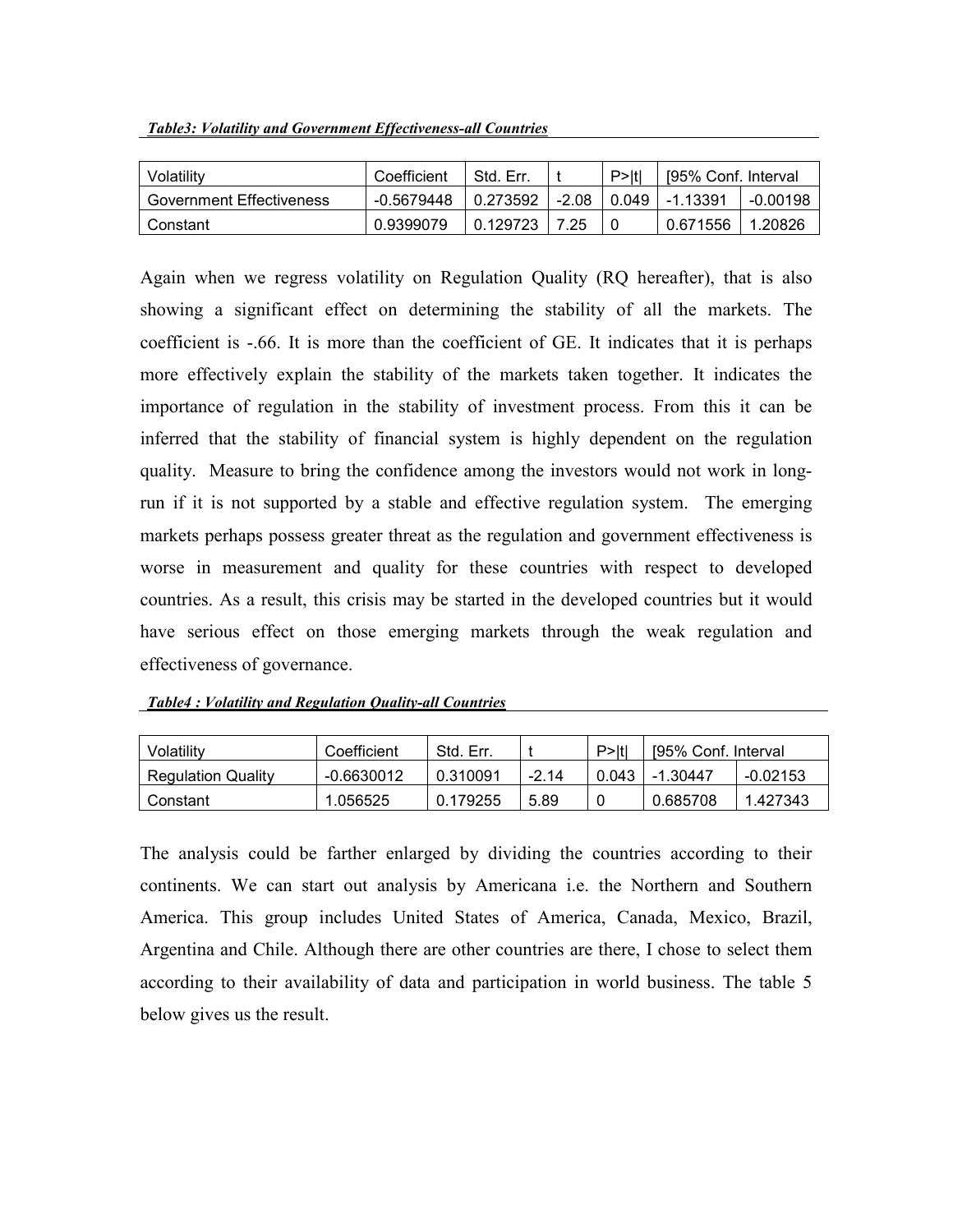| Table5: Volatility and Government Effectiveness-Americana |
|-----------------------------------------------------------|
|-----------------------------------------------------------|

| Volatility               | Coefficient | I Std. Err. |         | P >  t | 195% Conf. Interval |          |
|--------------------------|-------------|-------------|---------|--------|---------------------|----------|
| Government Effectiveness | -0.80362    | 0.340463    | $-2.36$ | 0.078  | -1.7489             | 0.141656 |
| Constant                 | 1.074366    | 0.146029    | 7.36    | 0.002  | 0.668925            | 1.479808 |

This result shows that in Americana the negative relative between hold between the stability of market and the GE. But the coefficient is insignificant at 95% level of significance. This mean the coefficient is not significantly different from zero. But it is significant at 90% level of significance. In this case the variable GE able to explain the variability of volatility. On the contrary if we see how RQ is explaining the variation of the stock market, we find that RQ is not significantly affecting the volatility of stock market. The coefficient is negative but it is insignificant. In Americana the results shows a lose relation between stability of stock market and GE and RQ.

#### Table6: Volatility and Regulation Quality-Americana

| Volatilitv                | Coefficient | Std. Err. |       | $P>$ Itl | 195% Conf. Interval |          |
|---------------------------|-------------|-----------|-------|----------|---------------------|----------|
| <b>Regulation Quality</b> | -0.6362661  | 0.349786  | -1.82 | 0.143    | -1.60743            | 0.334895 |
| Constant                  | 1.080485    | 0.19125   | 5.65  | 0.005    | 0.54949             | 1.61148  |

In the next exercise I combined American and European continent countries and then I have regressed GE and RQ on volatility separately. The effect of these two factors becomes more prominent. The table 7 and 8 summarizes the effect of effects of the GE and RQ.

Table7: Volatility and Government Effectiveness-America &Europe

| Volatility               | Coefficient | I Std. Err. |         | P>Itl | [95% Conf. Interval |          |
|--------------------------|-------------|-------------|---------|-------|---------------------|----------|
| Government Effectiveness | -0.482749   | 0.187686    | $-2.57$ | 0.022 | -0.8853             | -0.0802  |
| Constant                 | 0.9384099   | 0.088123    | 10.65   |       | 0.749406            | 1.127414 |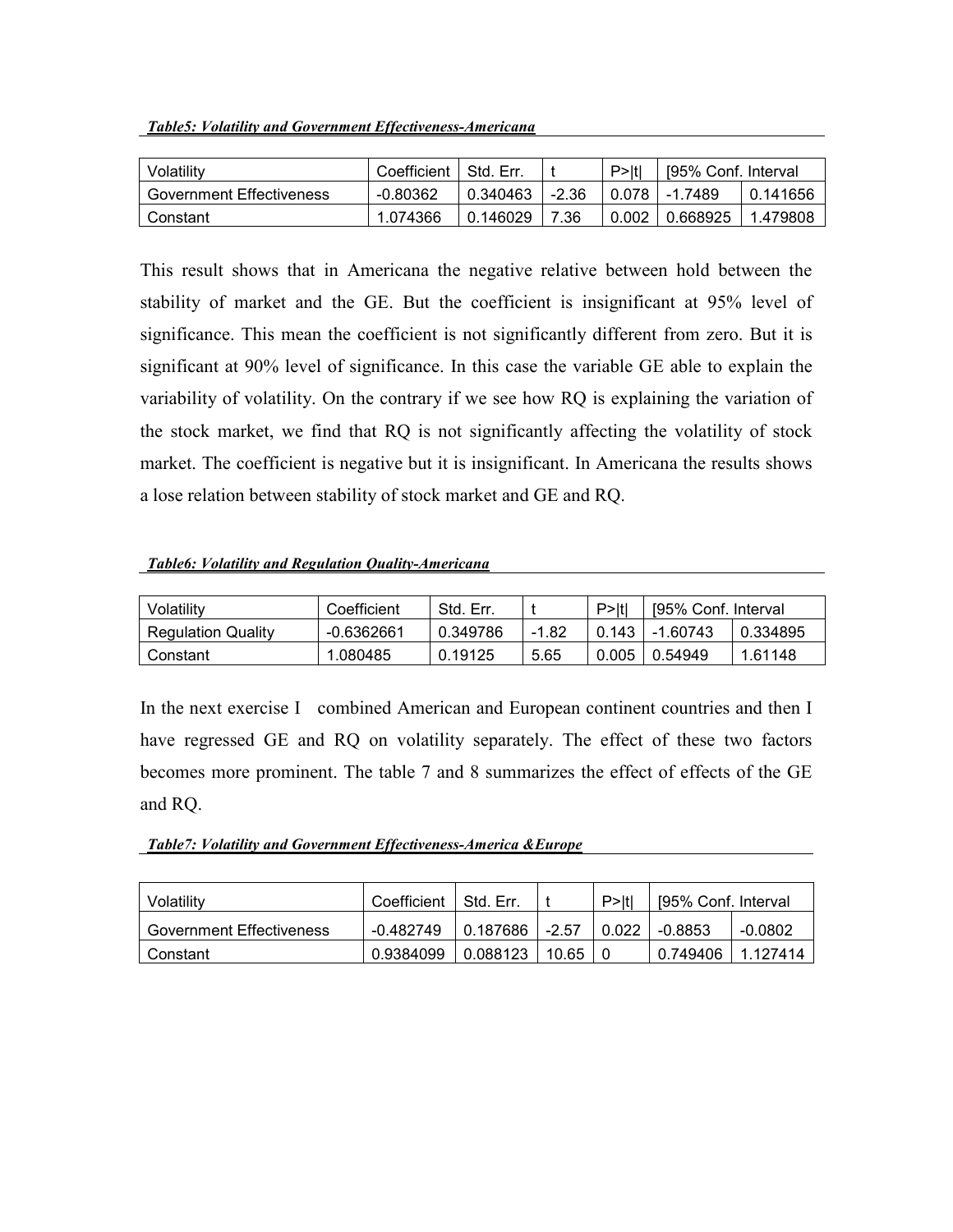| Volatilitv                | Coefficient | Std. Err. |       | P >  t | [95% Conf. Interval] |            |
|---------------------------|-------------|-----------|-------|--------|----------------------|------------|
| <b>Regulation Quality</b> | -0.477487   | 0.210489  | -2 27 | 0.04   | -0.92894             | $-0.02603$ |
| Constant                  | 0.9906151   | 0.122117  | 8.11  |        | 0.728701             | 1.252529   |

Both of these two variables i.e. GE and RQ has a significant coefficient and that is negative also. The coefficient of GE and RQ in this case is -.48 and -.47 respectively if they are regressed individually. This indicates they have same effect in the volatility of the stock markets. A 1% increase in the regulation by government increase the stability of the markets by .47%. Hence, a better regulated country can face a financial shock more easily than a country which has very fragile regulatory system. Although there are other factors that highly affects the stability of the market. But controlling those variables efficiency of the regulatory authority plays a significant role.

This study found very interesting results for Asia. If we see the scatter diagram of GE against volatility for Asian countries two separate sets are visible (Figure  $3 \& 4$ ). For government effectiveness and regulation quality we can observe same result. In both figures we can see that the developed countries of Asia i.e. Japan, Hong Kong and Singapore shows some kind negative relation just as the emerging economics but at higher orbit.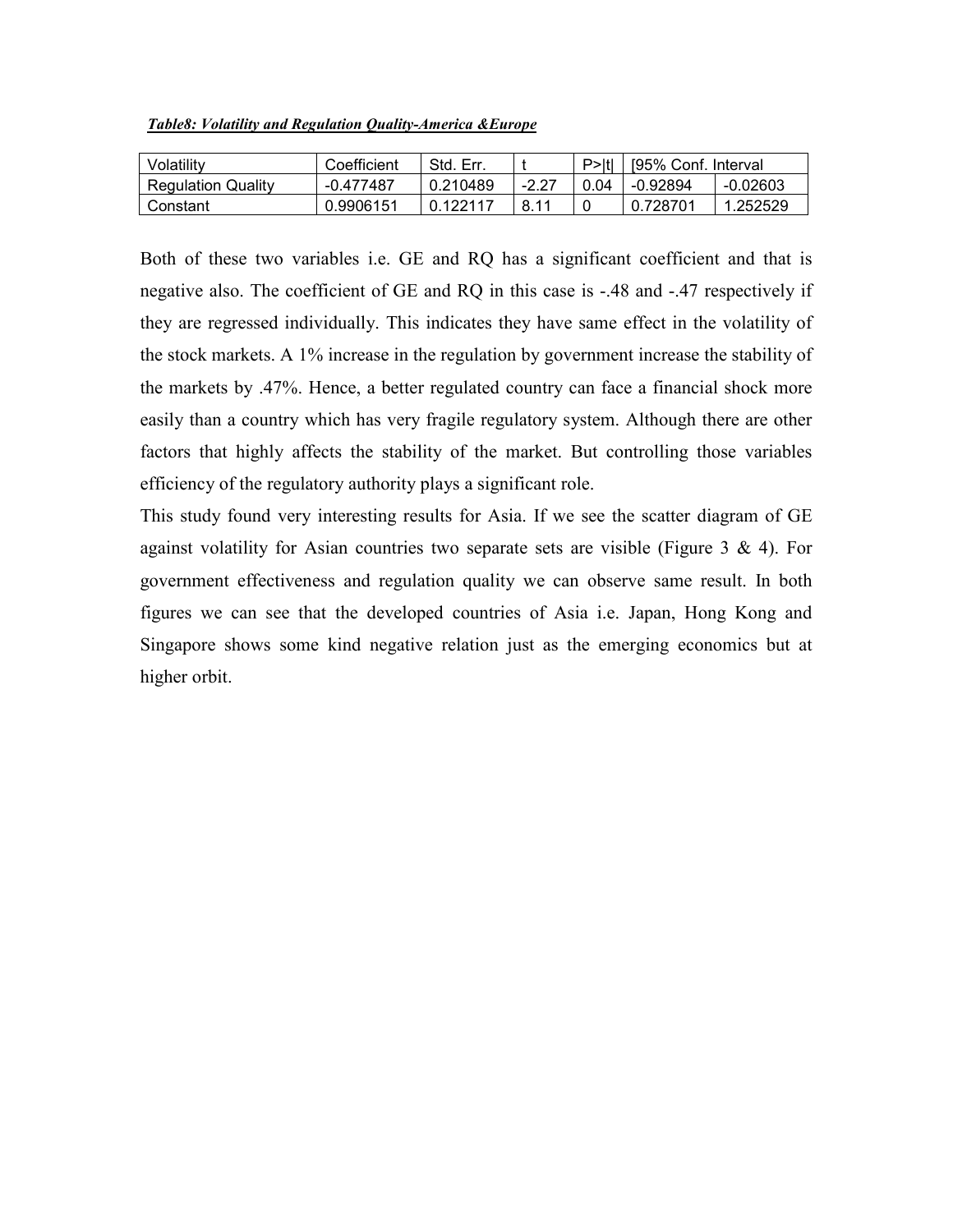Figure 3: Volatility and Government Effectiveness-Asia



Figure 4: Volatility and Regulation Quality-Asia

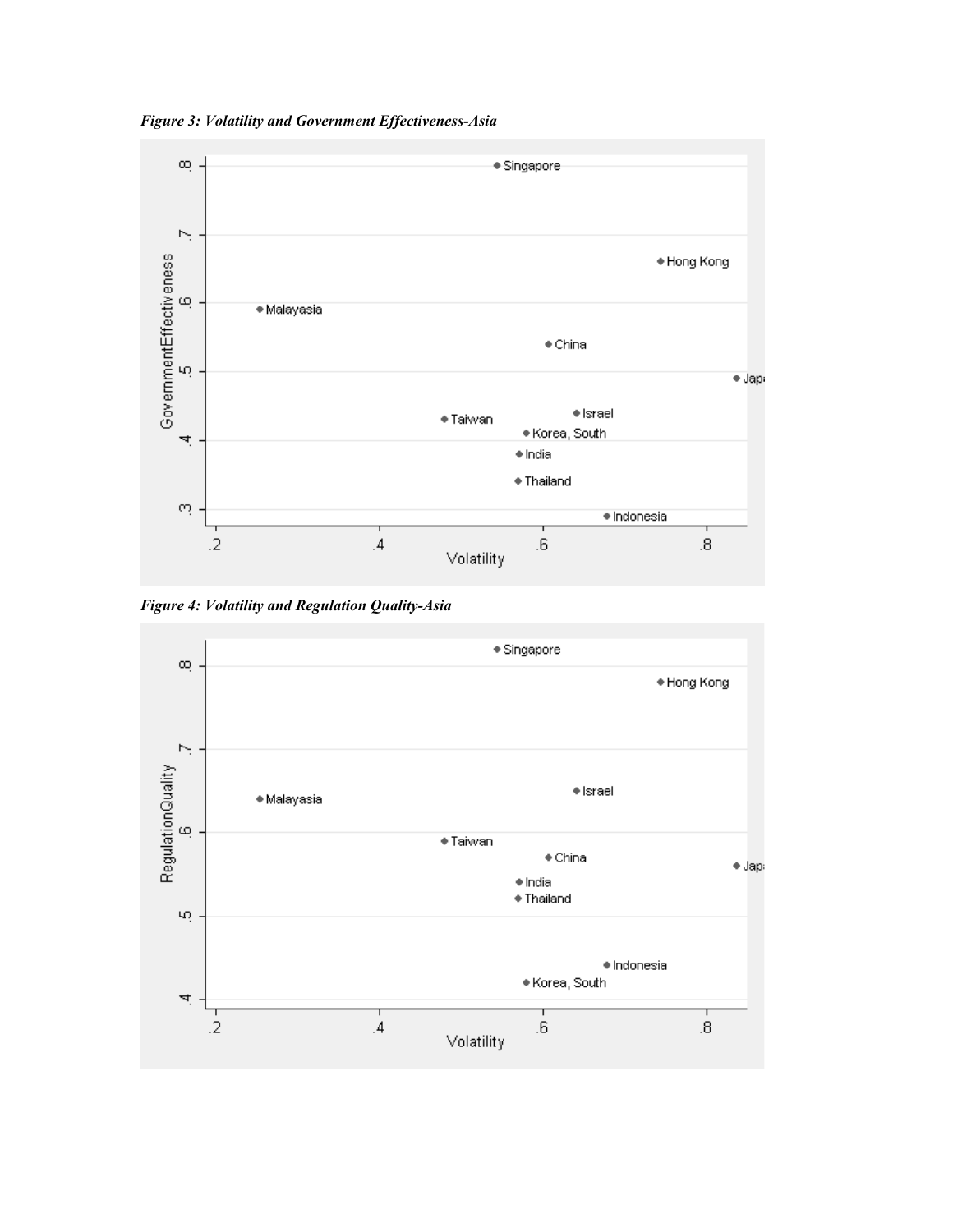Now if we see the regression result of Asian countries we find that both GE and RQ are insignificant. But from the figure we can understand that they are negatively related and the relation is quite visible. After this I used the data set of emerging economics of Asia which consists of seven countries i.e. China, India, Indonesia, Israel, Malaysia, Taiwan and Thailand. Then I have regressed GE and RQ on volatility. The result is described in table 9 and 10. Government effectiveness found to be significant determinant of stability of stock markets of emerging economics at 90% significant level. But regulation does not have any significant effect on volatility.

Table9: Volatility and Government Effectiveness-Asian emerging economics

| Volatilitv                      | Coefficient  | Std. Err. |       | $P>$ Itl | [95% Conf. Interval] |          |
|---------------------------------|--------------|-----------|-------|----------|----------------------|----------|
| <b>Government Effectiveness</b> | $-0.9028686$ | 0.402546  | -2 24 | 0.066    | -1.88786             | 0.082127 |
| Constant                        | 0.9339276    | 0.176065  | 5.3   | 0.002    | 0.503112             | 1.364743 |

| Table10: Volatility and Regulation Quality-Asian emerging economics |  |  |
|---------------------------------------------------------------------|--|--|
|                                                                     |  |  |

| Volatilitv                | Coefficient  | Std. Err. |       | P >  t | [95% Conf. Interval] |          |
|---------------------------|--------------|-----------|-------|--------|----------------------|----------|
| <b>Regulation Quality</b> | $-0.7625889$ | 0.557149  | -1.37 |        | -2.12588             | 0.600705 |
| Constant                  | 0.9645154    | 0.307513  | 3.14  | 0.02   | 0.212059             | 1.716972 |

The above result compels me to investigate how the emerging economics of world behave on governance. If all the emerging economies are considered and a regression is done on volatility taking GE and RQ independent variables respectively, it is found that GE is highly

Table11: Volatility and Government Effectiveness-Emerging economics

| Volatilitv               | Coefficient | Std. Err. |         | P >  t | [95% Conf. Interval |          |
|--------------------------|-------------|-----------|---------|--------|---------------------|----------|
| Government Effectiveness | -1.452554   | 0.579749  | $-2.51$ | 0.028  | -2.71572            | -0.18939 |
| Constant                 | 1.262262    | 0.239809  | 5.26    | 0      | 0.739764            | 1.78476  |

significant. Its coefficient is -1.45 which is much higher than earlier results. It indicates a high degree of negative relationship between GE and volatility. One percentage increase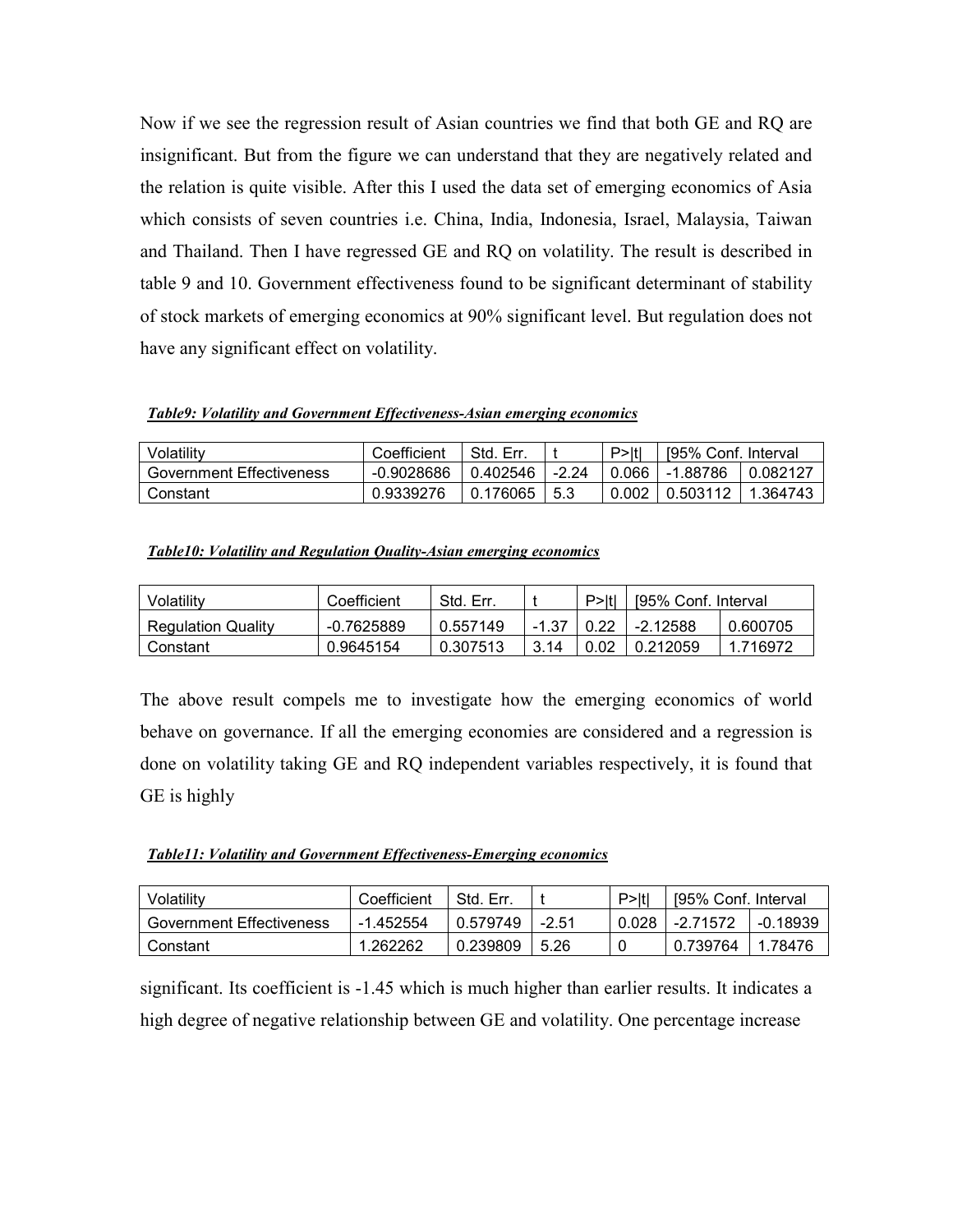| Table12: Volatility and Regulation Quality-Emerging economics |  |  |  |  |  |
|---------------------------------------------------------------|--|--|--|--|--|
|---------------------------------------------------------------|--|--|--|--|--|

| Volatilitv                | Coefficient | Std. Err. |       | P >  t | 195% Conf. Interval |          |
|---------------------------|-------------|-----------|-------|--------|---------------------|----------|
| <b>Regulation Quality</b> | $-1.232518$ | 0.570297  | -2.16 | 10.052 | -2.47509            | 0.010052 |
| Constant                  | 1.321521    | 0.303576  | 4.35  | 0.001  | 0.660084            | 1.982957 |

in the effectiveness of governance would result in 1.45% decline in the volatility. The emerging economics in respect has huge scope for improving their stability of their stock market. Regulation quality also found important factor that would affect the volatility in these emerging economics.

### V

# Conclusion

 In this concluding part of this study, it is found that governance has significant influence in volatility of stock market. It is also found that the degree of effectiveness varies across the continents. But all countries taken together, two major ingredients of measurement of governance significantly can affect the stability of stock markets. A high level of regulation quality and government effectiveness would result in stable stock market and a stable stock market always attracts more investment than a volatile one. Thus a stable stock market directly boasts economic growth of a country. In a way better regulation and effective government would be helpful in recovery from negative sentiments of the investors through volatility. Hence, the finding of this paper supports the first proposition.

From the last part of the earlier section, it is found that governance (RQ and GE) is more significantly affecting the volatility of stock markets in the emerging economics than the developed economies. Apart from other economic factors bad performance of these emerging economics in crucial measurements of governance level is responsible of higher level of meltdown (table 2). Any kind of negative shock, controlling other variables would result in higher degree of instability in the emerging markets. Hence, the second proposition which says the emerging economies would be less affected from this financial shock is found to be wrong from the above findings.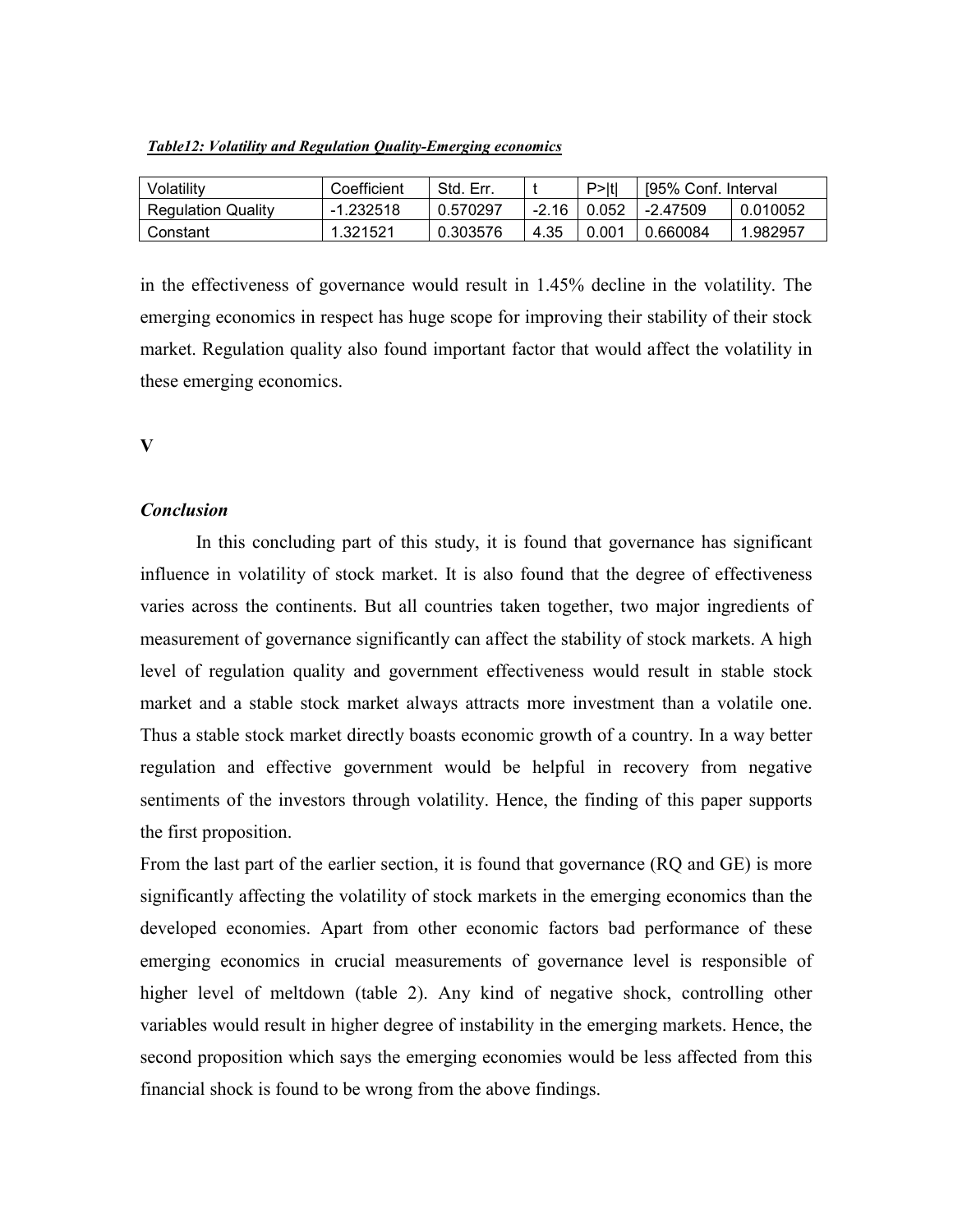From the above findings it can be conclude that the bailout process or injecting money into the system would work if the perception of the people towards the government is favourable. If the regulation quality is not then short-term measures would not work. The effort of bailing out or increasing spending could not bring desirable outcome that which is the need of this hour. Hence, short-term measures would not be effective if that is not supported by the long-term improvement of regulation and government effectiveness.

The quality of governance and regulation quality of developing countries are far below standard than that of the richer countries. Measure taken by their central government and central bank would give far less significant result than that of richer countries. Hence, the most important task for these emerging economies would be to improve the quality of regulation and government effectiveness. Only then they could counter this crisis effectively and improve their participation in world trade and sustain higher growth rate.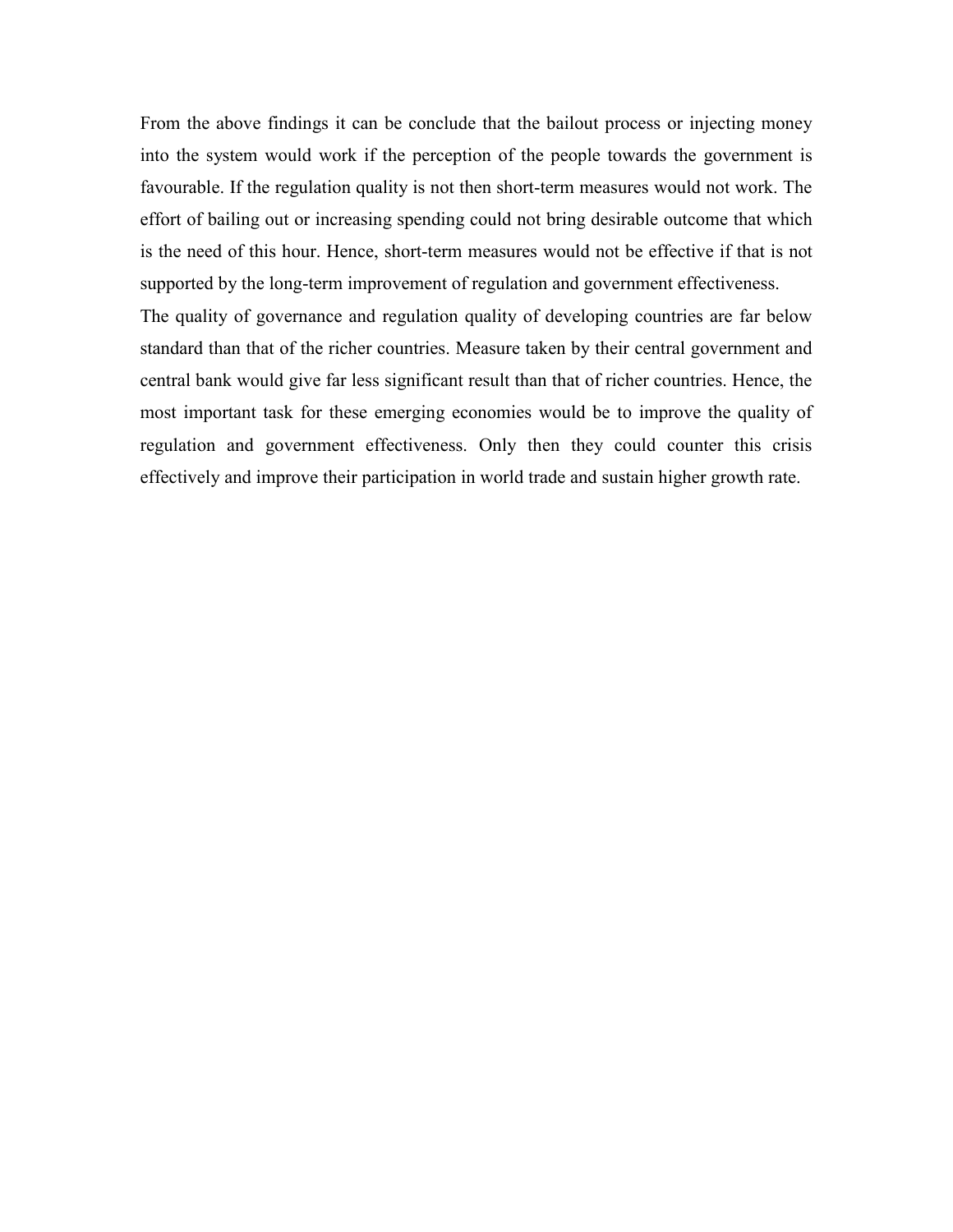### Reference:

Barro, Robert (1996). "Democracy and Growth." Journal of economic Growth 1:1-27.

Barro, Robert (1991). "Economic Growth in Cross Section of countries." Quartely journal of Economics 106: 403-33.

Bruno, Michael; Martin Ravallion and Lyn squire (1995). "Equity and Growth Developing Countries:Old and New Perspectives on the Policy Issues." In V. Tanzi and K. Chu, eds., *Income Distribution and High Quality Growth*. Cambridge, MA:MIT Press.

Burkhart, Ross and Michael Lewis-Beck(19994). "Comparative Democracy: The Economic Development Thesis." American Political Science Review 88:903-10.

Chong, Alberto and Cesar calderon (2000). "On the Causality and Feedback Between institutional Measuresand Economic Growth." Economics and Politics 12(1): 69-81.

Coase, Ronald H. (1937). "The Nature of the firm." Economica 4: 386-405.

De soto, hernando (1989) The Other Path: the Invisible Revolution in the third world. NewYork: Harper and Row.

Knack, Stephen and Philip Keefer (1995). "Institutions and Economic Performances: Cross-Country Tests Using alternative Institutional Measures." Economics and Politics 7: 207-27.

Mauro, Paolo (1995). "Corruption and Growth." Quartely Journal of Economics 110: 621-712.

Rangarajan, L.N. (1992), "Kautilya the Arthashastra" Penguin Books.